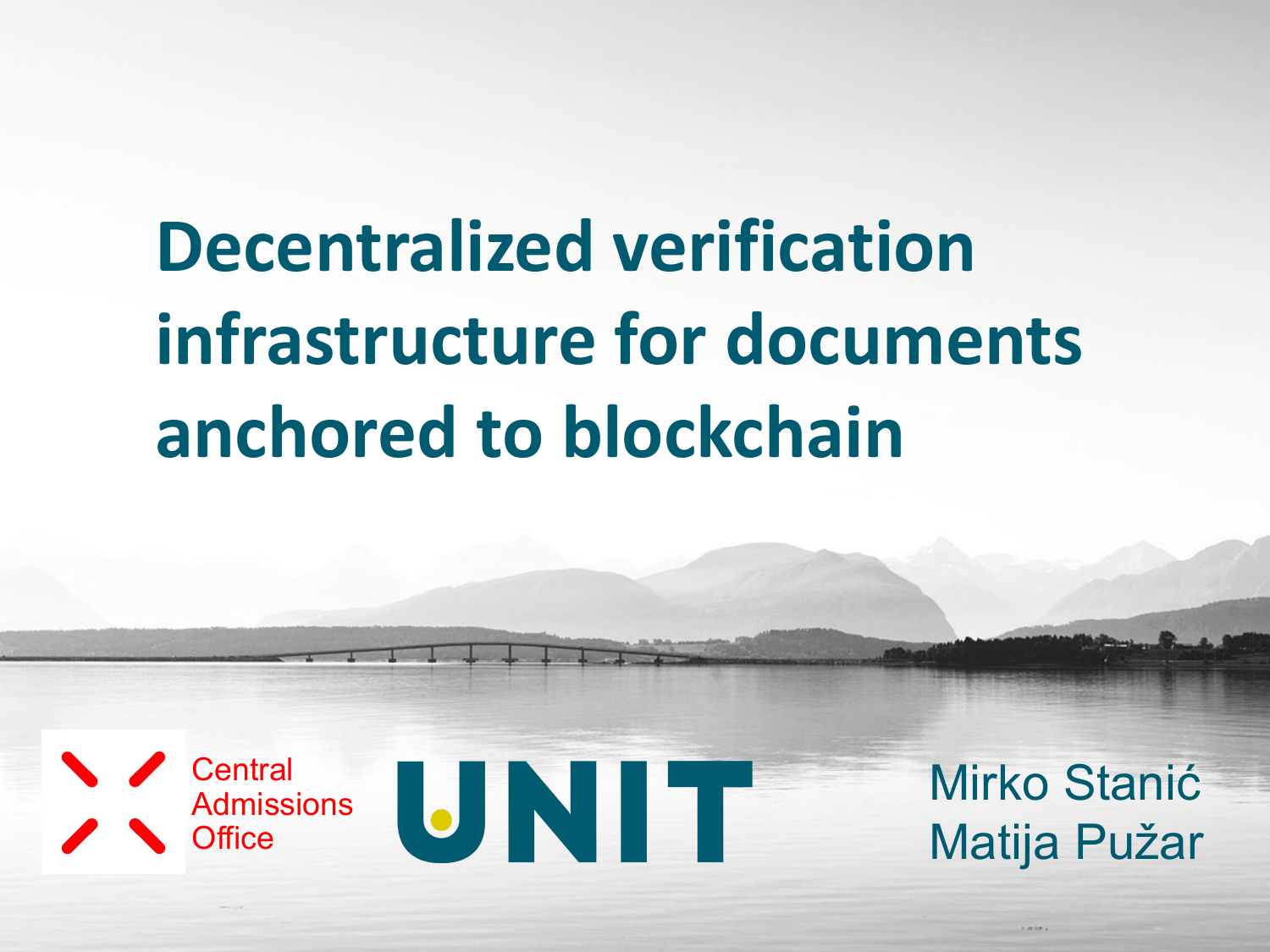#### **Contents**

- What is Blockchain
- Digital credentials
- Zero knowledge proofs
- Data decoupling
- Verification of credentials



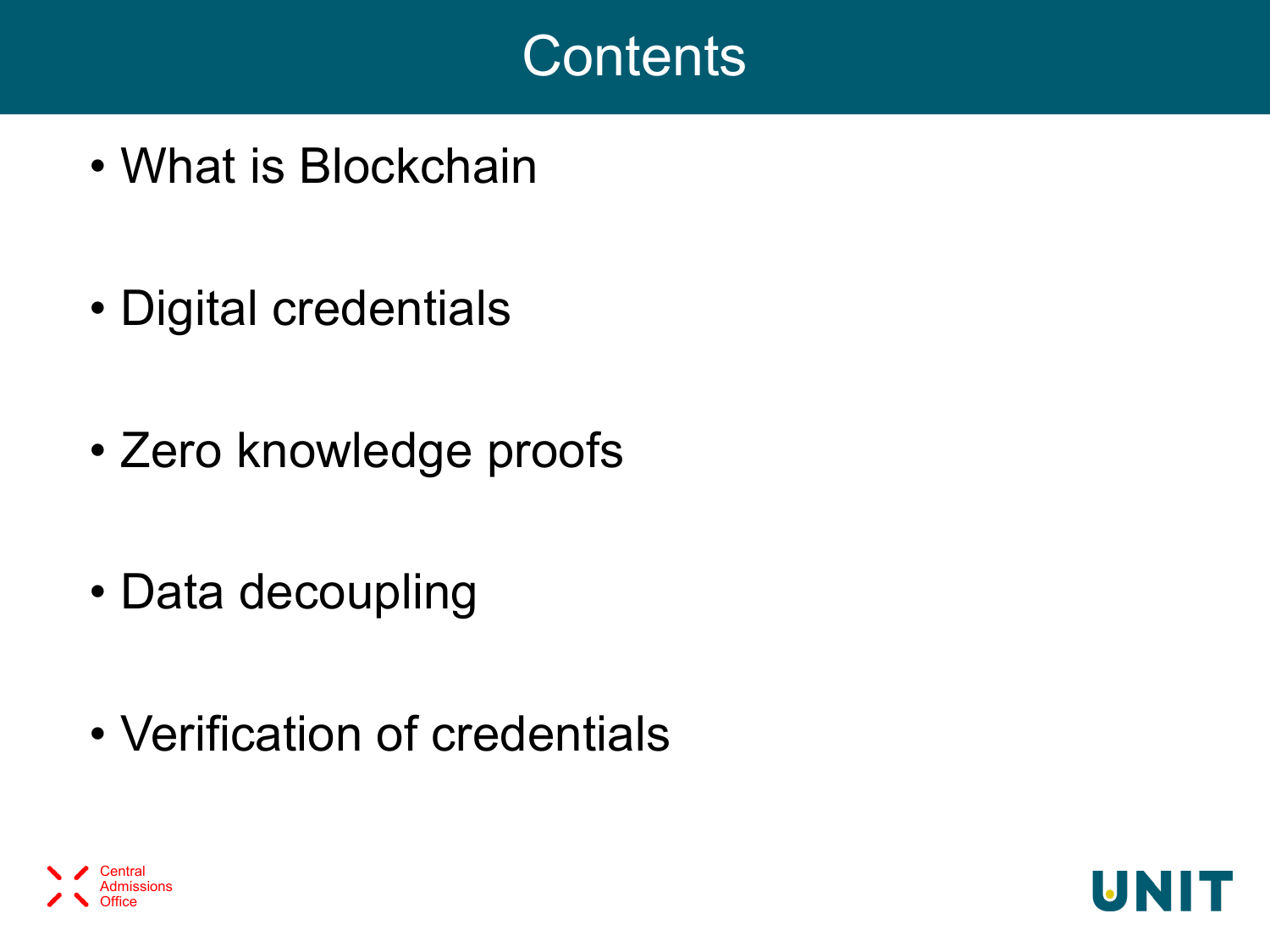#### What is a blockchain

- blockchain is the result of a consensus protocol based on proof of work
- represented as a distributed database
- the point of a blockchain is not to store data but to ensure mutually distrusting parties are all in agreement.
	- public vs. private discussion: it is clear that a private blockchain is a misnomer



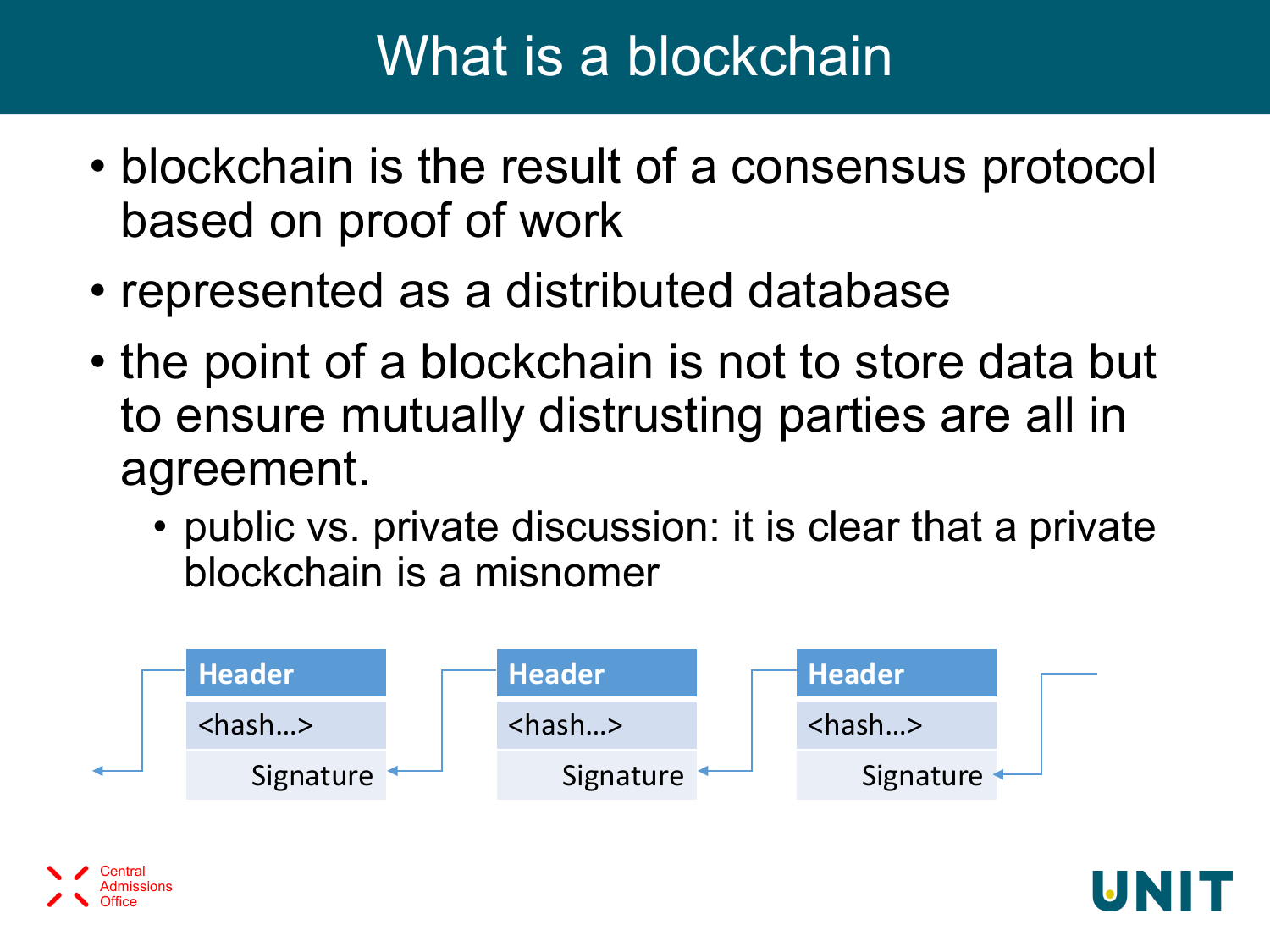#### Characteristics of a blockchain

- Immutable
	- write only *(data cannot be altered or removed!)*
	- open access
- Distributed
	- no central authority
- Only transaction records
	- cryptographic hashes
	- public keys



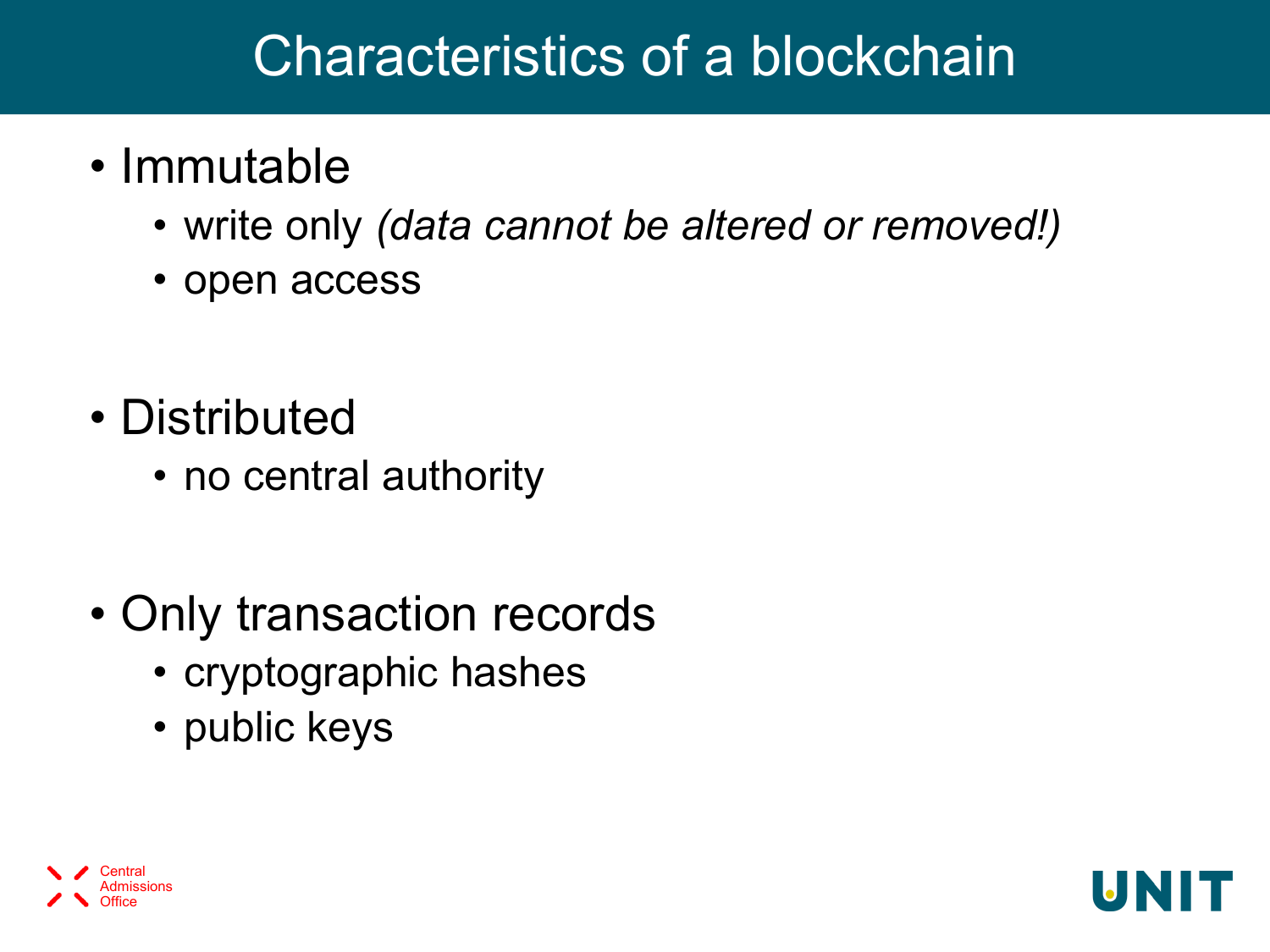# Digital credentials

- Traditionally issued on paper
	- relatively easy to falsify
	- cannot be revoked
	- need to be verified -> entire industry based around verification
	- can be lost/destroyed (only one original)
- Early 21<sup>st</sup> century digitalization craze
	- credentials issued digitally
	- require authentication infrastructure
	- large online repositories of data are attractive targets

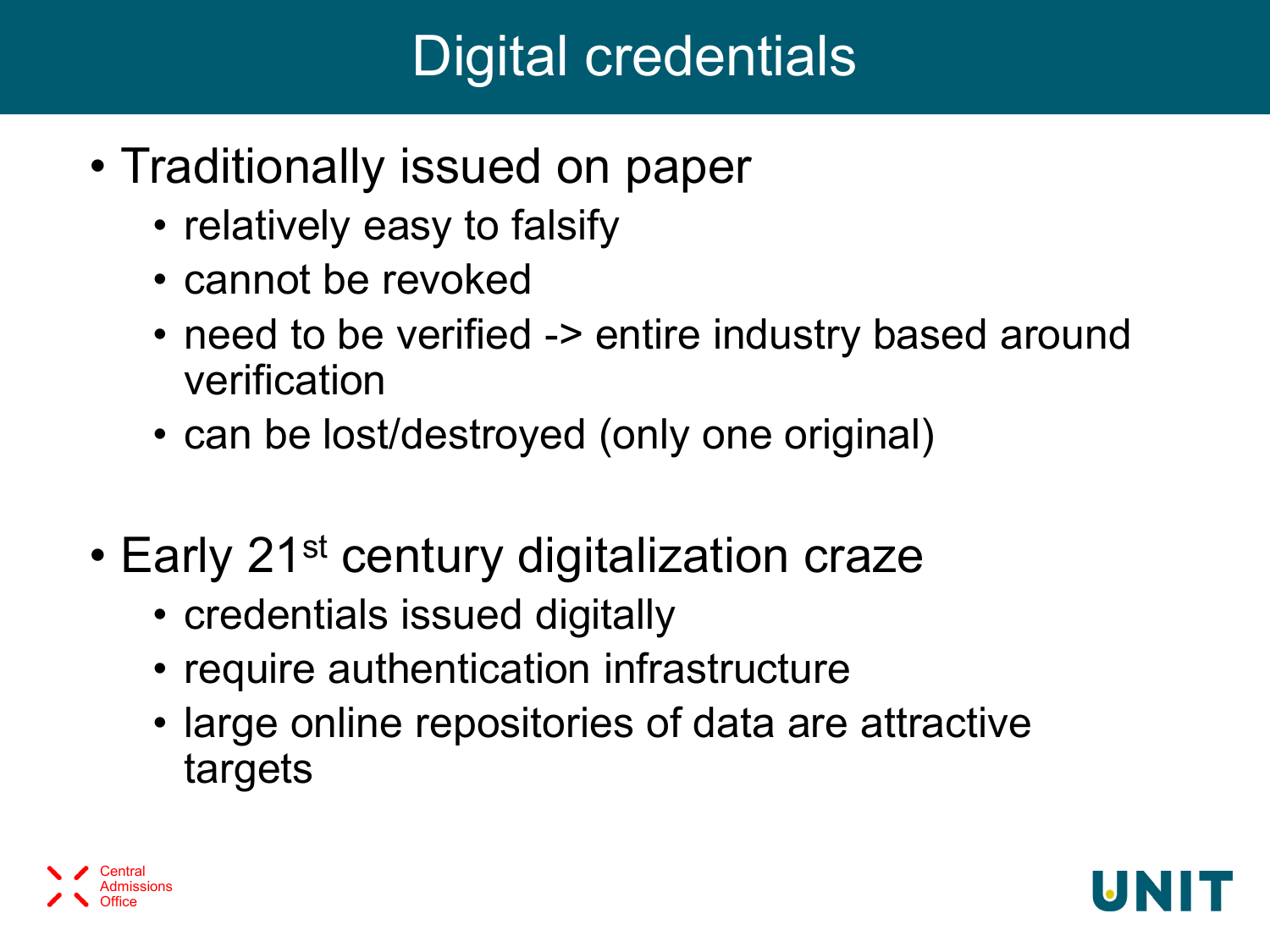# Zero knowledge proofs

- Zero knowledge proof
	- method by which one party A, can prove to another party B, that they know information X
	- achieved through cryptographic hashing
- To put in real perspective
	- without knowing a credential's contents, the hash stored on the blockchain can be used to prove that it hasn't been altered
	- person is issued a credential
	- proof is stored in a central repository
	- issuer's copy is kept in an offline storage



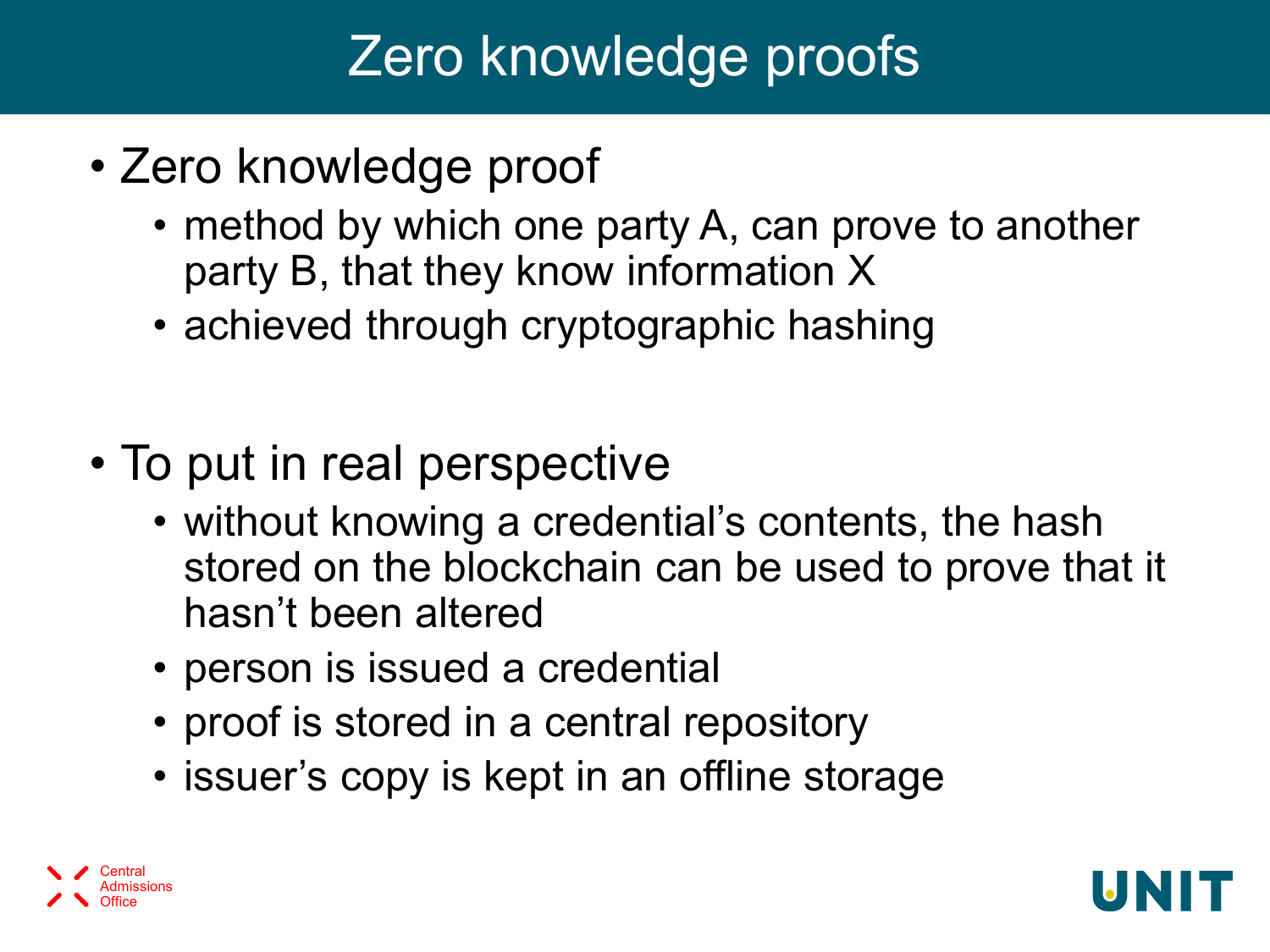#### Where is the blockchain

- One or more proofs are anchored to a transaction on a blockchain
- Benefits
	- records continue to exist even if the issuer seizes to exist
	- ensures non-repudiation
	- cross national repository
	- immutability of records



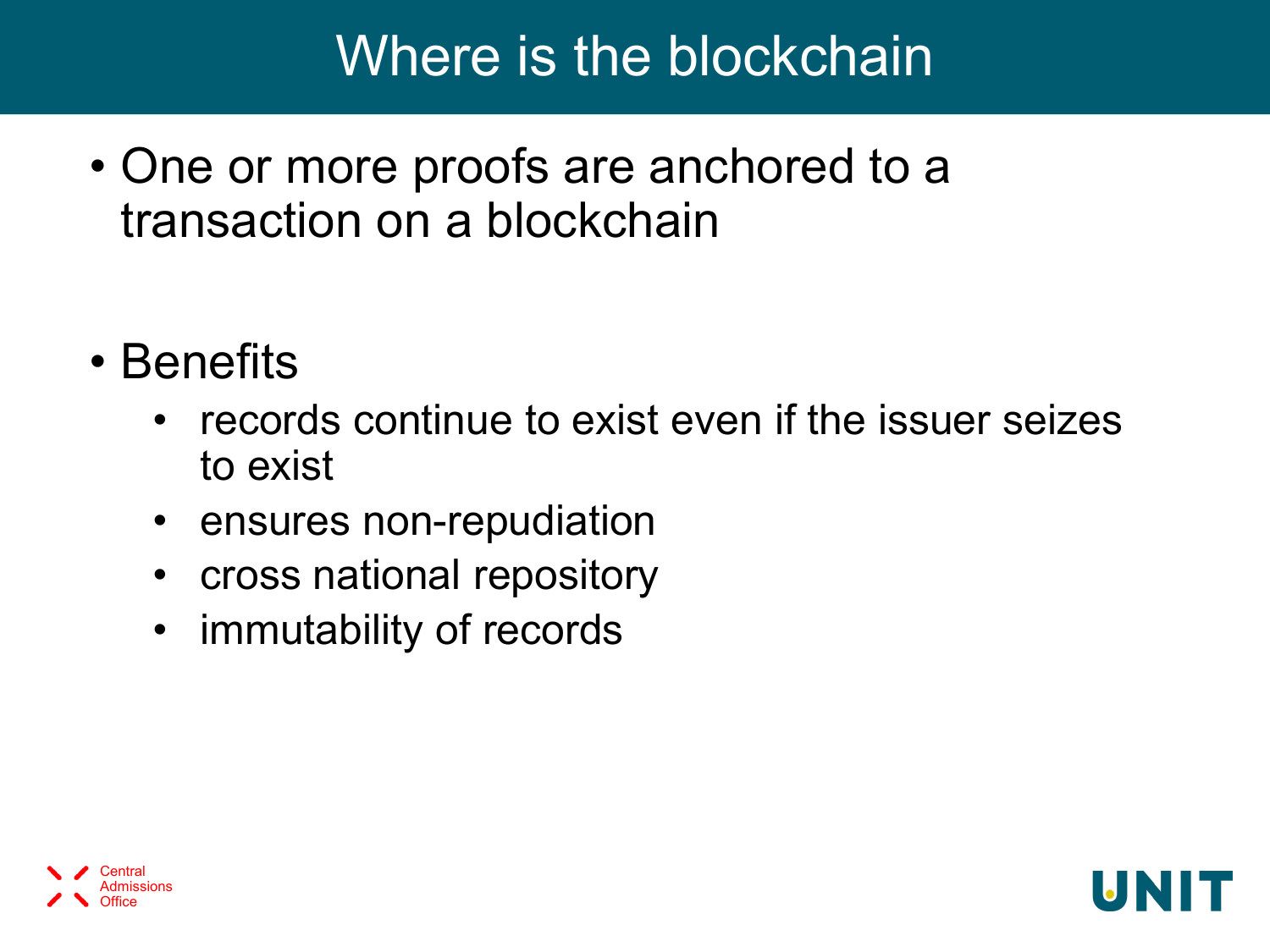# Data decoupling

- Blockchain does not guarantee the authenticity of the issuer, only the immutability of the record
	- garbage in, garbage out
- Accreditation of the issuers
	- out of scope
- Format/standard agnostic
	- ensures faster adoption
	- mitigates technological obsolescence

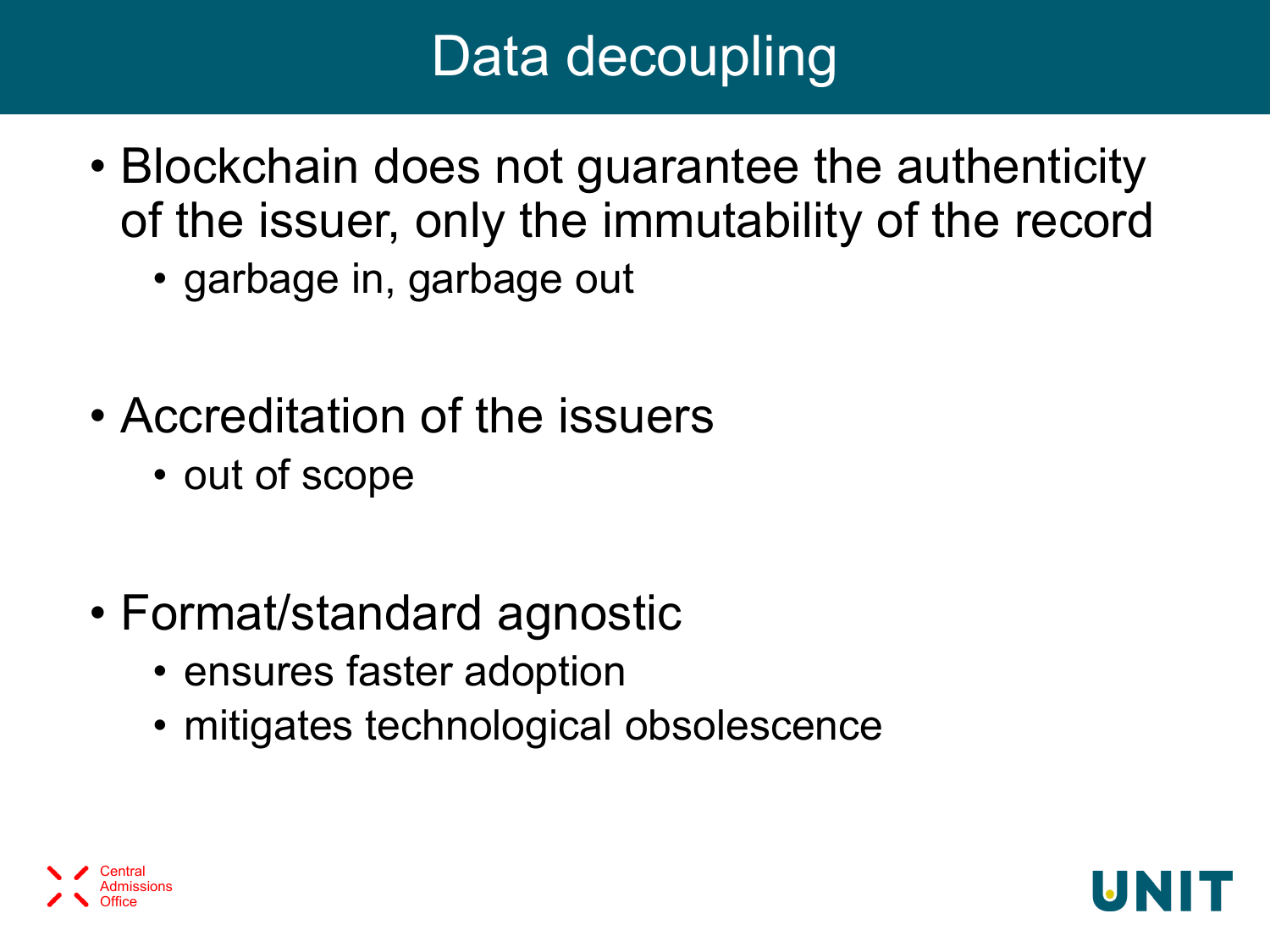# Verification infrastructure

- The "cost" of verification needs to be minimal
- Cost can be defined as:
	- complexity of software implementation
	- ease of inclusion into an existing CMS
	- many new systems end up as abandoned code repositories due to high complexity of implementation
- Need for fewer resources for verification
	- helpdesk, account management, hosting…
	- cheap hardware



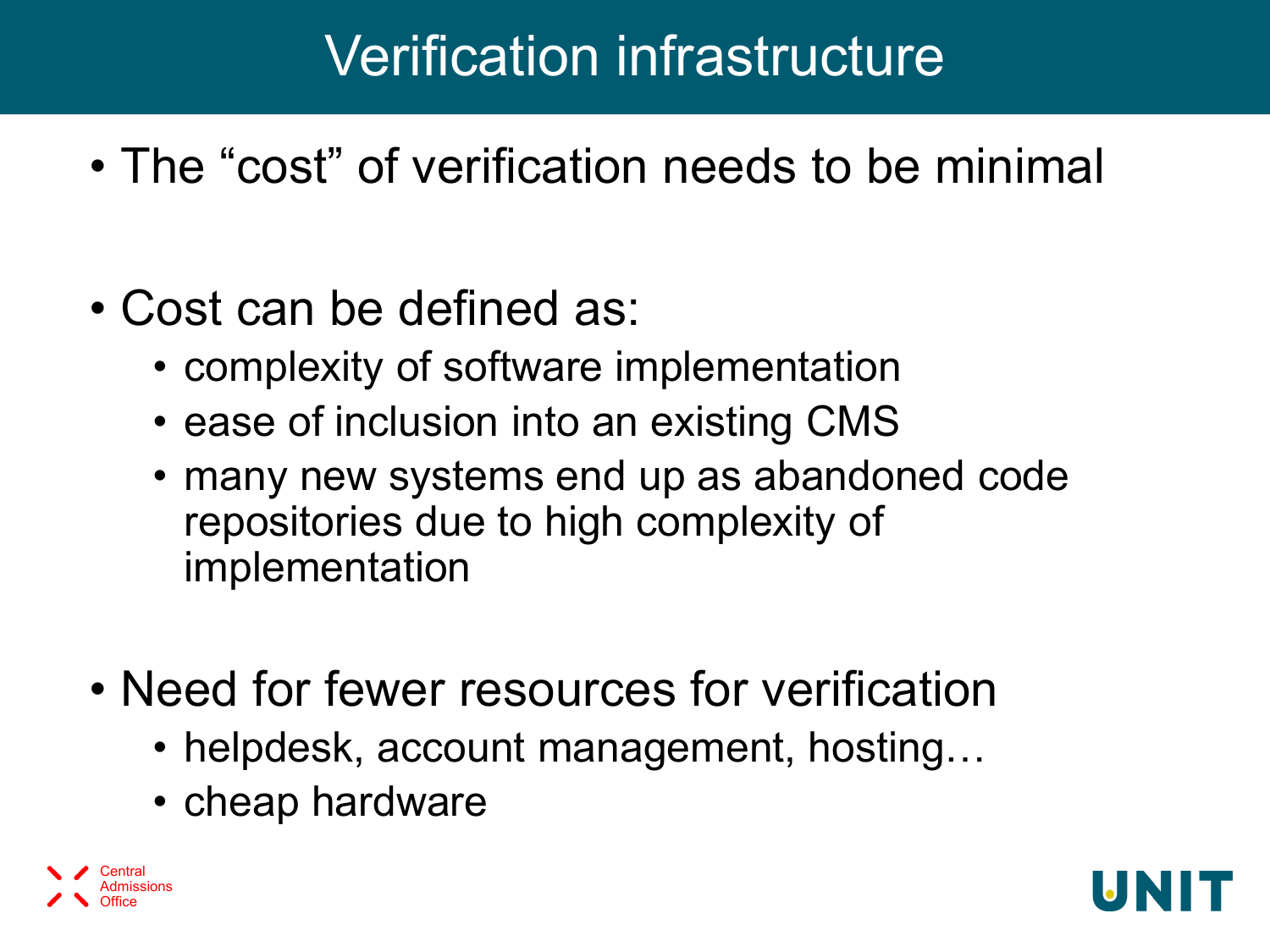## Verification infrastructure

- Can work offline
	- example: Bitcoin transactions transmitted periodically by satellites
- Stakeholders that can have nodes
	- HEIs
	- Governmental agencies
	- Employers / recruitment agencies

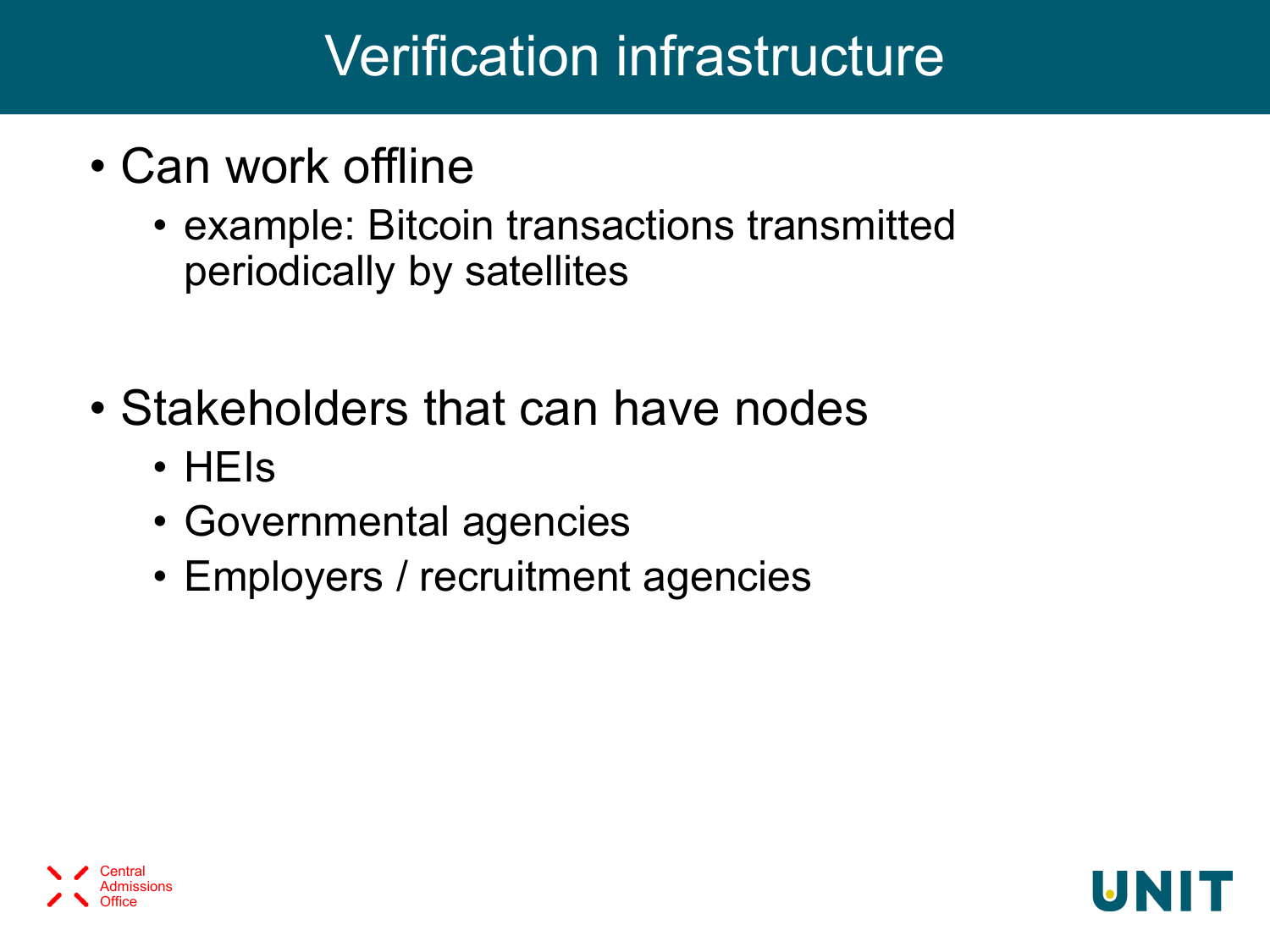# Does it make sense?

- Yes
	- decentralization is always a good thing
	- records are preserved if institutions seize to exist
	- an integral part of the principles of self sovereignty
	- puts the individual before the institution
- No
	- cultural, sociological and legal difficulties
	- cost of development to change a system that has worked for centuries
	- institutions don't like to share
	- resistance to change
	- if it works, don't fix it
		- but does it?